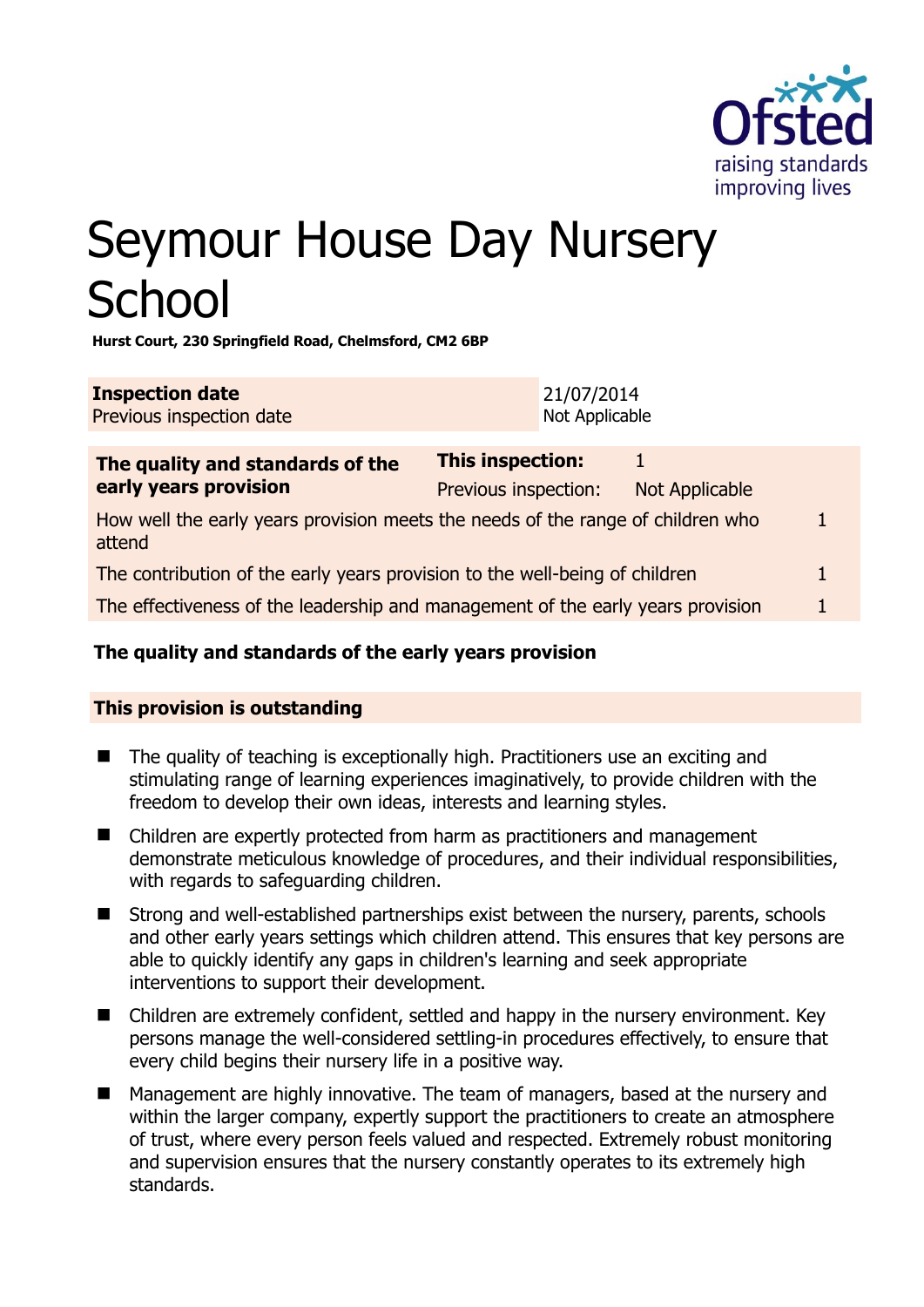#### **Information about this inspection**

Inspections of registered early years provision are:

- scheduled at least once in every inspection cycle the current cycle ends on 31 July 2016
- scheduled more frequently where Ofsted identifies a need to do so, for example where provision was previously judged inadequate
- brought forward in the inspection cycle where Ofsted has received information that suggests the provision may not be meeting the legal requirements of the Early Years Foundation Stage or where assessment of the provision identifies a need for early inspection
- prioritised where we have received information that the provision is not meeting the requirements of the Early Years Foundation Stage and which suggests children may not be safe
- scheduled at the completion of an investigation into failure to comply with the requirements of the Early Years Foundation Stage.

#### **Inspection activities**

■ The inspector observed activities in all of the nursery rooms and the garden.

The inspector held discussions with the area coordinator, the Head of Early Years

- $\blacksquare$ Practice, the Special Educational Need Coordinator, practitioners and children at appropriate times throughout the inspection.
- $\blacksquare$ The inspector looked at documentation to evidence the suitability and qualifications of all adults working with children.

 $\mathcal{L}_{\mathcal{A}}$ The inspector looked at a range of records, including children's details, accident and medication records, information about children's learning and development, written risk assessments, written policies and a selection of other documentation.

 $\blacksquare$ The inspector took account of the views of parents, spoken to at the time of the inspection, and through written comments shared through parental questionnaires.

**Inspector**  Lynn Hughes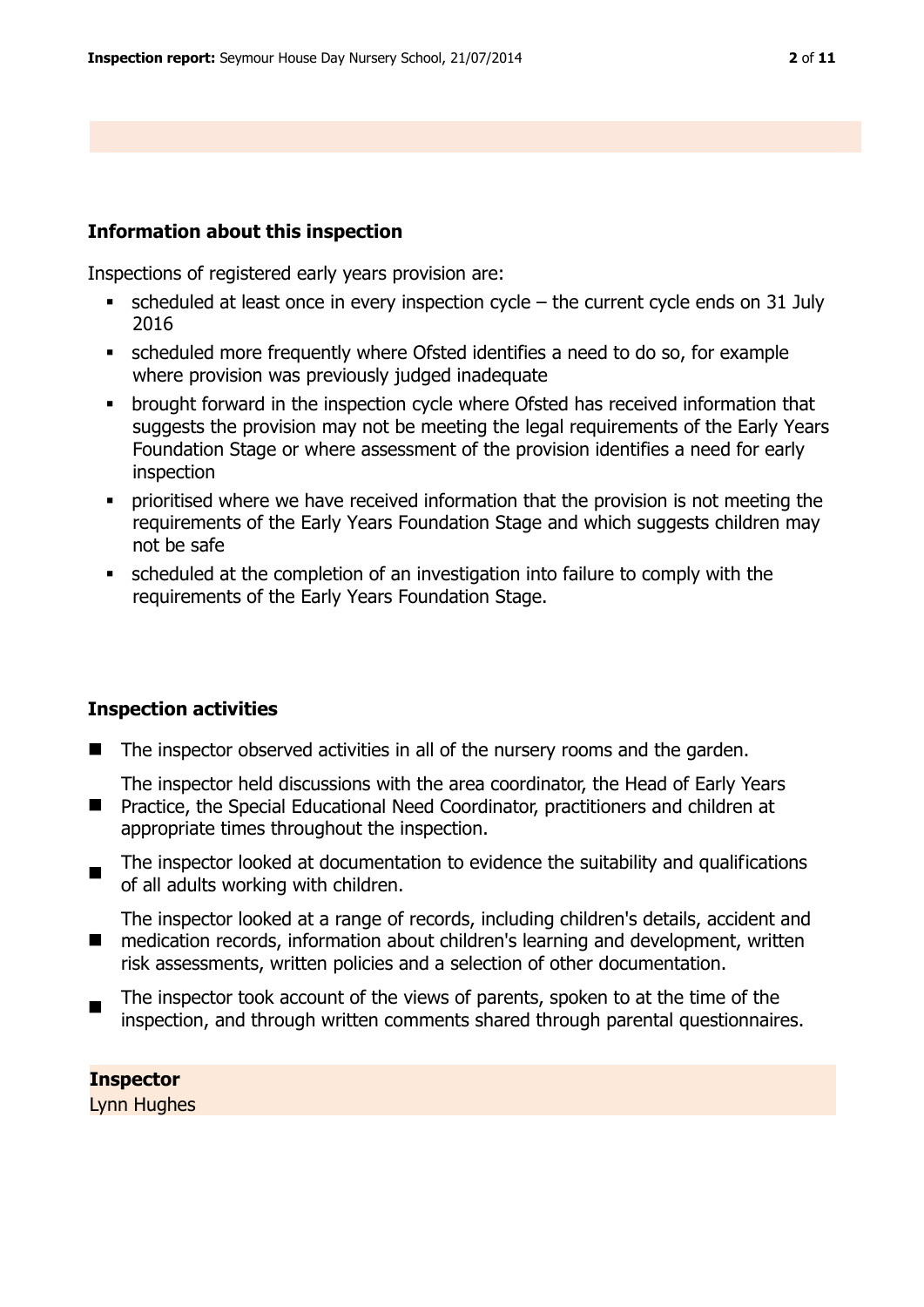# **Full report**

#### **Information about the setting**

Seymour House Day Nursery School was established in 2001 and was re-registered in 2014 on the Early Years Register as a limited company. It is one of eight nurseries in the group. It operates from a converted domestic house in Chelmsford, Essex. The nursery employs 18 members of staff, of whom 16 hold appropriate early years qualifications at level 3 and above. The nursery opens five days a week all year round, with the exception of bank holidays and one week at Christmas. The nursery operates from 7.45am until 6pm. There are currently 105 children attending who are in the early years age group. The nursery provides funded early education for three- and four-year-old children.

#### **What the setting needs to do to improve further**

#### **To further improve the quality of the early years provision the provider should:**

 $\blacksquare$  introduce real-life resources in the role-play area, to enhance the already superb opportunities children have to express themselves and to enable them to build on prior learning.

#### **Inspection judgements**

#### **How well the early years provision meets the needs of the range of children who attend**

Practitioner's extensive knowledge of how children learn and how to deliver an effective educational programme, results in children excelling in their learning. Children are extremely keen, motivated and excited about learning in a stimulating and interesting environment. Key persons have a sharp focus on every child's development, which enables them to tailor planning to meet every child's individual learning needs and styles. Children excitedly participate in a wide and varied range of learning opportunities, guiding much of their knowledge themselves. Key persons use the nursery's exemplary systems for assessing and monitoring children's development, to provide other practitioners and parents with an acute and accurate assessment of every child's learning. Parents are encouraged to play an extremely active role in their children's development, by viewing their learning stories regularly and attending open evenings to discuss their children's progress and next steps in learning. Key persons plan a varied programme of activities to enhance children's knowledge, many of which stem from individual children's interests and ideas. For example, children show an interest in insects in the two-to-three-year-old room. Practitioners use this interest to create exciting spaces for children to explore plastic insects and other animals. They imaginatively present environments for the children to extend their thinking, for instance, the insects live in a large tray of soil and leaves. Green bowls of ice are placed in the tray to capture the children's interest. Children touch the ice bowls and talk about how cold it feels. They also notice that the mound of ice has got smaller. Practitioners ask children why they think this has happened, and they proficiently explain that the ice has melted and turned to water. An underwater scene is created by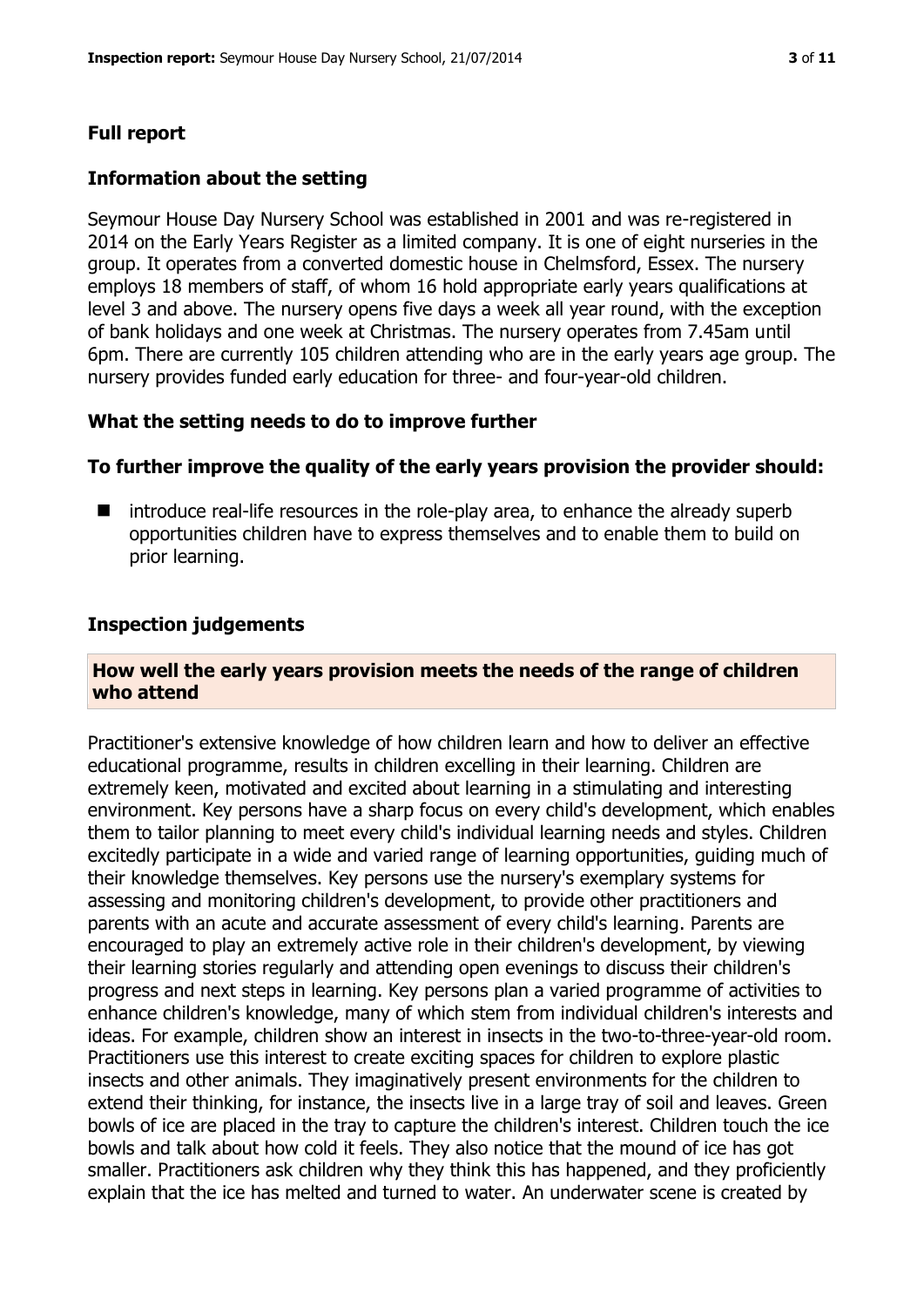practitioners placing tin foil on the table, covering it in hair gel and then covering the whole area with plastic film. Children explore the tactile features of this presentation, as well as using it in imaginative play with a range of underwater plastic animals.

Children are actively encouraged to express their feelings, through practitioners introducing a wide and exciting range of resources. For example, they use large dolls to discuss feelings and to talk about the characters of the dolls. A range of puppets with different emotional faces have recently been purchased, to encourage children to express themselves through puppet shows and games. Practitioners recognise that children show great interest in the puppets and use this interest to encourage them to make a selection of puppets from various creative materials, such as socks and paper bags. Children in the nursery class room use 'mini-me' characters in their small-world play to act out real and imaginary stories. The 'mini-mes' are photographs of each child, laminated and cut out to create a small figure, which they use to place themselves in a variety of play situations. Effective role-play areas are provided across the nursery for children to develop their imaginative skills and to explore imaginary experiences. There are further opportunities to enhance the already superb provision for role play, for example, by introducing some real kitchen tools and other resources, so that older children can relate to real-life experiences and build on prior learning. Children communicate extremely well, enthusiastically participating in large and small group discussions. Practitioners effectively support this aspect of development through lively discussions, clear and precise use of questioning skills, and appropriate activities to promote children's thinking.

Younger children within the nursery have superb opportunities to develop across the three prime areas of learning. For example, practitioners proficiently encourage baby's emergent speech, by responding to their sounds and babbles, and naming new objects. They encourage children to develop physical skills by placing developmentally appropriate resources within their reach, and making good use of furniture to encourage children to progress from a non-mobile to a mobile position. Key persons help children to develop strong attachments to the adults caring for them and to the other children, to enhance their social skills and emotional well-being. Children throughout the nursery are actively encouraged to explore a wide range of messy and creative materials. For example, the youngest children enthusiastically mix a range of dried pasta, shaving foam and flour together to create a lovely mixture. They have great fun rubbing their hands in the mixture and smelling it. Practitioners effectively support children's learning and exploration of these materials by asking them what it smells and feels like, and encouraging them to experiment with the texture. Older children's participation, in the excellent range of activities provided for them, helps to prepare them for the next stages in their learning at school. Children proficiently write their own names and some children are reading simple books. Children understand the importance of developing good listening skills and carefully follow instructions.

#### **The contribution of the early years provision to the well-being of children**

Children are extremely comfortable, settled and content in the nursery environment. Their first experiences of nursery life are superbly managed due to key persons and parents working closely together to follow the nursery's clear settling-in procedures. Key persons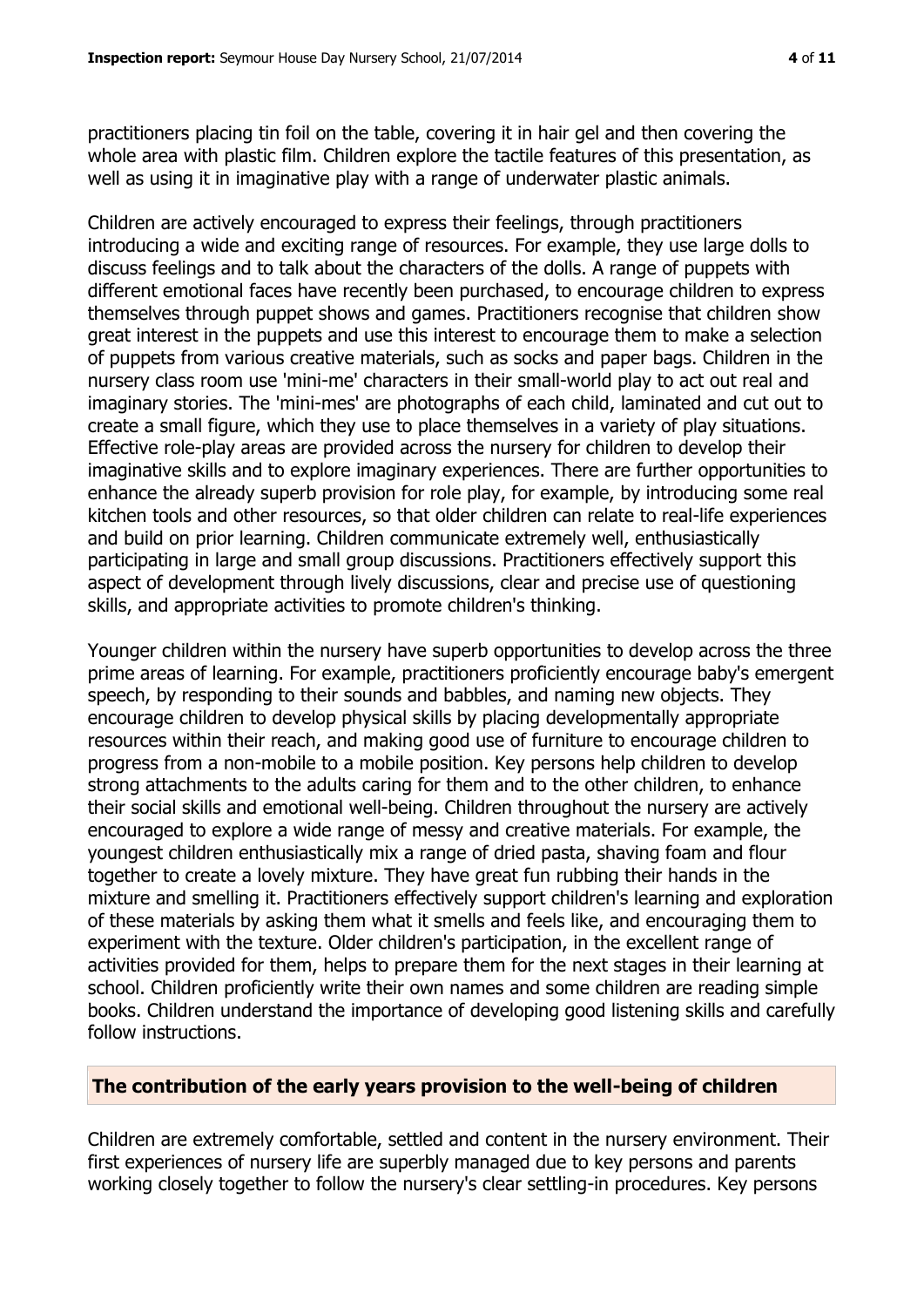obtain an extensive amount of information about each child, to enable them to develop a picture of their home-life, pets, siblings and extended family. This enables key persons to talk confidently about the important people in children's lives, to help them to develop a sense of belonging. The effective key-person system ensures that each child has a special person to bond with, and a buddy system provides a second special person to support that child if their main key person is absent. Children's emotional well-being is superbly promoted through every aspect of their nursery life. Practitioners highly value children's individual personalities and build in activities to help them to shine in their specific strengths. The whole nursery is full of photographs of children's families, starting in the baby room, where these are made into 'all about me' books. In the older children's rooms, the photographs are displayed on and in cardboard boxes. Children have constant access to these resources, and are able to share them with practitioners and their friends.

Practitioners make excellent use of the nursery environment, creating communicationfriendly spaces and areas for role play in many of the smaller rooms and cupboards within the building. A recently developed undercover area, leading from the nursery to the extensive and well-equipped garden, provides an excellent area for children to explore a range of media and creative materials. It also provides a cosy and well-resourced quiet area for children to sit and think. The large nursery garden is effectively used by practitioners to provide exciting learning opportunities to cover all seven areas of learning. For example, a literacy house contains a wide range of books and writing equipment with comfortable areas to sit, draw, write or read. Children grow their own flowers and vegetables, and explore nature in the wildlife areas. Practitioners facilitate children's exploratory nature by providing an excellent range of learning experiences, both indoors and outdoors.

Children's self-esteem and confidence is superbly promoted by experienced practitioners, who expertly recognise the importance of ensuring that children are emotionally secure. Practitioners use constant praise and encouragement to ensure that children feel valued and respected, and understand that their feelings are important. This results in children who behave well, and understand the nursery's rules and boundaries. Practitioners are superb role models, who speak to each other and to children in a respectful and caring manner. Children develop superb independence skills. They are effectively encouraged to make choices and decisions for themselves, and to guide much of their nursery day. For example, at mealtimes, children help to serve their own meals and snacks, and are actively encouraged to pour drinks for themselves throughout the day. Children enjoy an extremely well-balanced and nutritious diet, which takes account of the individual dietary needs of all children. Children are provided with excellent opportunities to learn how to manage their self-care. For example, they know that it is important to wash their hands after using the toilet and before eating food to remove germs. Practitioners build suitable and informative activities into their planning, helping to promote this aspect of children's development. Children are expertly prepared for the next stages in their learning, for example, key persons effectively manage children's moves from one room to another. Parents are encouraged to share information with key persons, about changes that happen in the children's home life, so that key persons can support both the children and their families through these changes.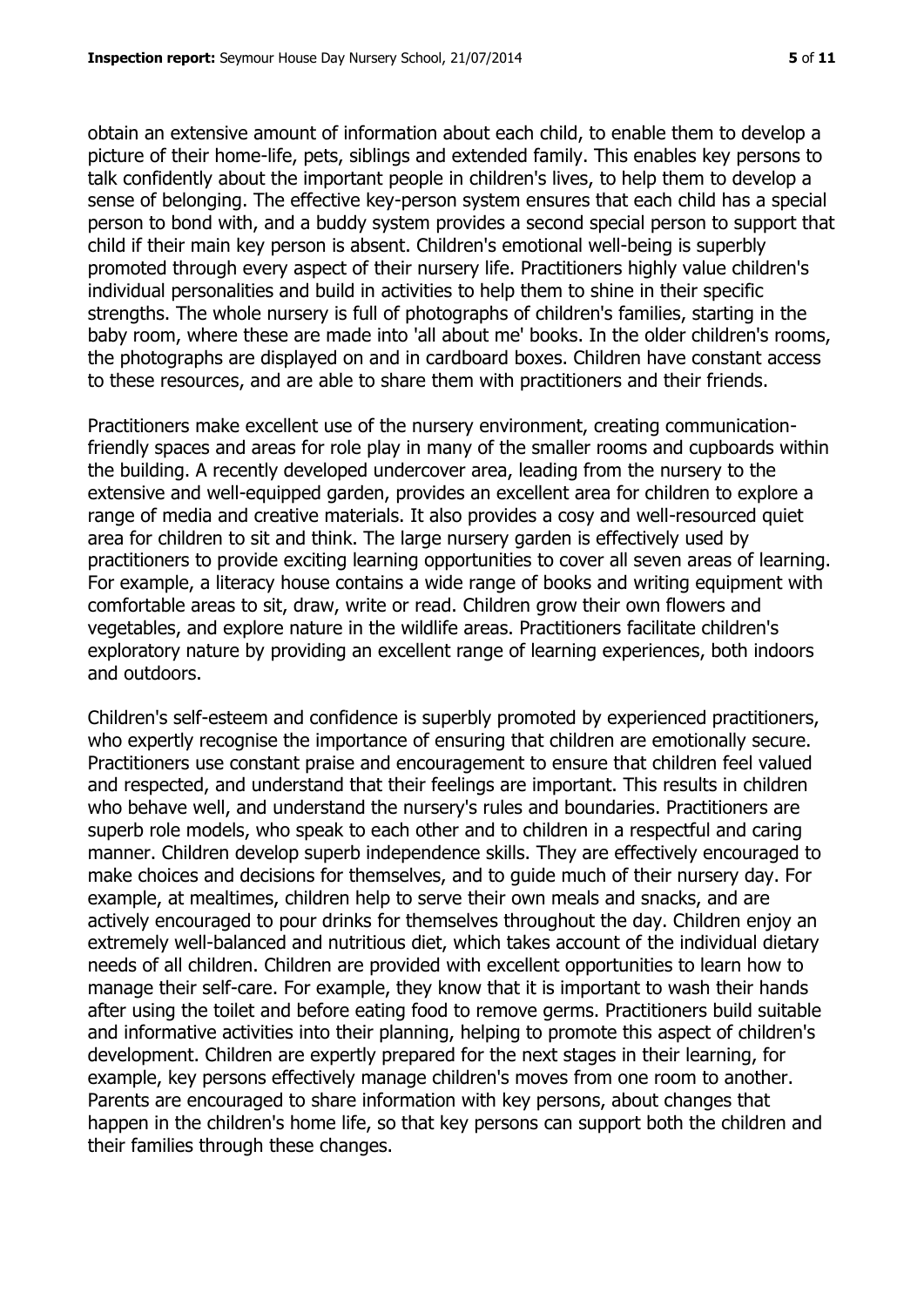# **The effectiveness of the leadership and management of the early years provision**

Management and practitioners demonstrate extremely rigorous and thorough knowledge of their responsibilities with regard to protecting the children in their care. Practitioner's safeguarding training begins with their very first introduction to working life at the nursery, as they complete an online safeguarding course as part of their induction. Ongoing safeguarding training ensures that every practitioner is well-qualified to identify any safeguarding issues, and to deal with them swiftly and effectively. Designated persons, and those holding safeguarding or safety responsibilities, complete more in-depth training courses to ensure they are confident to fulfil their position and to support other practitioners. All adults working at the nursery are appropriately vetted. Proof of the rigorous checks, used to assess their suitability, are available on file. Security at the nursery is given extremely high priority. All visitors have their identity checked before being able to enter the main nursery building, and are asked to sign in and out of the visitor's book. Children are extremely safe within the provision as practitioners follow robust safety checks each day, and complete thorough and rigorous risk assessments of every aspect of the nursery. Exceptionally high standards are maintained throughout the nursery because every practitioner and manager takes personal responsibility for ensuring children's safety.

This nursery is one of eight in a small chain of nurseries run and managed by the same providers. The management structure currently in place, is one born of years of fine tuning and constant review, resulting in a model that works exceptionally well. The registered providers oversee all of the operational procedures and make decisions on policy. Area coordinators support each of the nurseries, by visiting them regularly and feeding any problems or ideas back to the registered providers. Within each nursery there are two managers, one of whom predominantly deals with recruitment, parents and documentation, while the other manager has the role of Head of Early Years Practice and manages the way in which the Early Years Foundation Stage is delivered across the setting. Leadership of the nursery is dynamic and inspirational, resulting in a highly motivated workforce of dedicated and professional early educators. The Head of Early Years Practice meticulously monitors all aspects of the educational programme, planning and assessment. Close working with each key person enables the Head of Early Years Practice to evaluate their knowledge of the children in their group. This ensures that every key person is providing highly effective activities for children, and that planning provides optimum challenges for all children. The Head of Early Years Practice also monitors children's development and can provide evidence to show that all children make exceptional progress in their learning. Practitioners use rigorous systems to assess children's development and demonstrate an acute knowledge of their individual learning needs. Managers use a highly professional system for the supervision and appraisal of practitioners to build an exceptionally high level of support. This enables managers to offer practitioners mentoring where needed, and provides a forum for planning future training needs and interests. Rigorous self-evaluation and procedures, for using reflective practice, effectively provide the nursery team with a sharp focus on their strengths and weaknesses.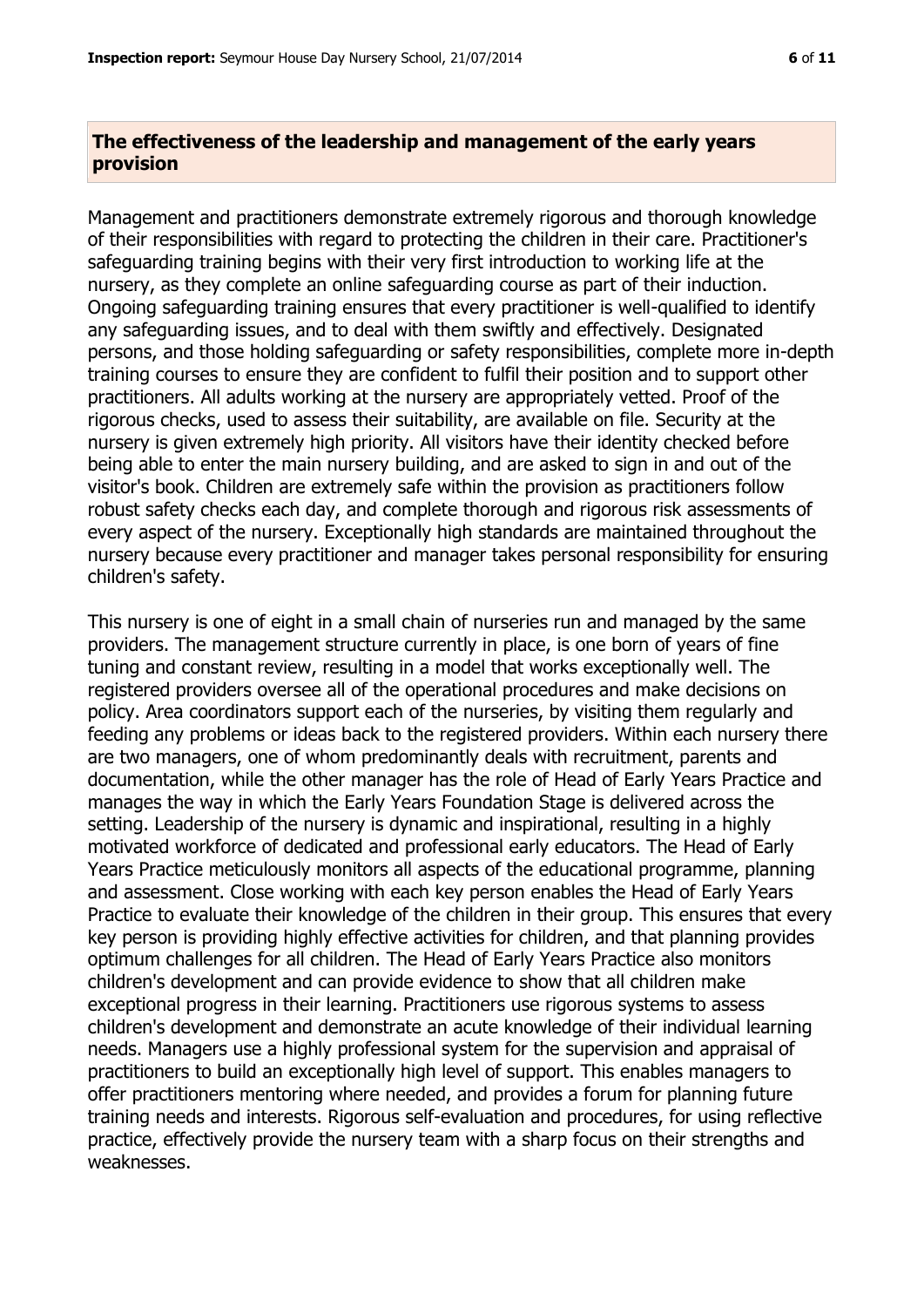Parents are extremely involved in their children's nursery life, as key persons make time to communicate effectively with them on a daily basis. They are provided with a written account of the younger children's day and a verbal account for older children. Parents, spoken to at the time of the inspection, share extremely complimentary comments on the friendly approach and professionalism of practitioners. Parents also comment on the way in which their child's key person takes time to get to know their individual children and tailors their care accordingly. Other comments reflect the positive way in which the key persons ask parents how they would like them to deal with the changing behaviour and needs of younger children. Partnerships in the wider context, for example, with other early years professionals and other early years settings which children attend, are robust. Managers and key persons share relevant information with other professionals to support children and to help to close any gaps in their learning.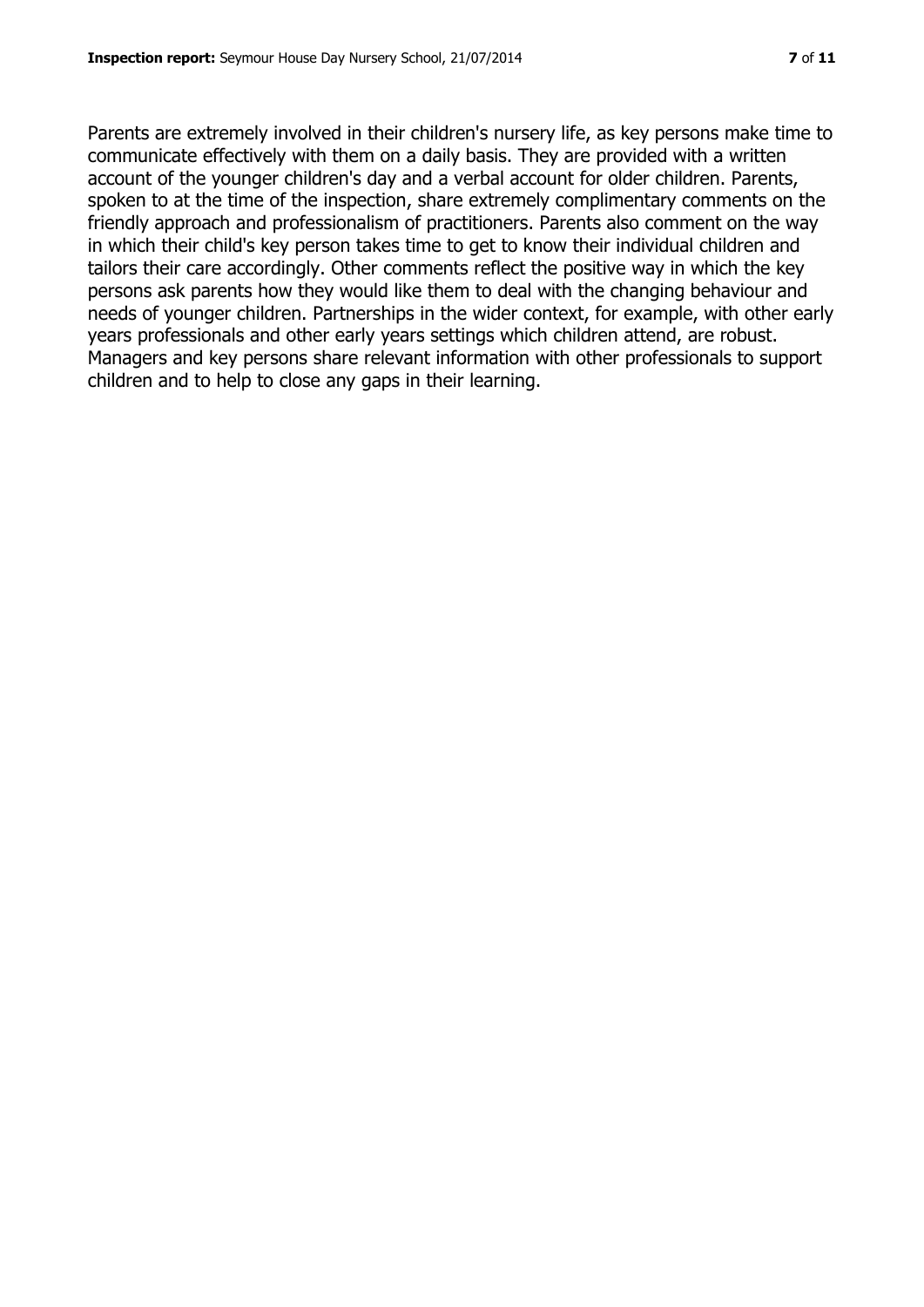# **What inspection judgements mean**

# **Registered early years provision**

| <b>Grade</b> | <b>Judgement</b>        | <b>Description</b>                                                                                                                                                                                                                                                                                                                                                                                |
|--------------|-------------------------|---------------------------------------------------------------------------------------------------------------------------------------------------------------------------------------------------------------------------------------------------------------------------------------------------------------------------------------------------------------------------------------------------|
| Grade 1      | Outstanding             | Outstanding provision is highly effective in meeting the needs<br>of all children exceptionally well. This ensures that children are<br>very well prepared for the next stage of their learning.                                                                                                                                                                                                  |
| Grade 2      | Good                    | Good provision is effective in delivering provision that meets<br>the needs of all children well. This ensures children are ready<br>for the next stage of their learning.                                                                                                                                                                                                                        |
| Grade 3      | Requires<br>improvement | The provision is not giving children a good standard of early<br>years education and/or there are minor breaches of the<br>safeguarding and welfare requirements of the Early Years<br>Foundation Stage. It will be monitored and inspected within<br>twelve months of the date of this inspection.                                                                                               |
| Grade 4      | Inadequate              | Provision that is inadequate requires significant improvement<br>and/or enforcement action. The provision is failing to give<br>children an acceptable standard of early years education and/or<br>is not meeting the safeguarding and welfare requirements of<br>the Early Years Foundation Stage. It will be monitored and<br>inspected again within six months of the date of this inspection. |
| Met          |                         | The provision has no children on roll. The inspection judgement<br>is that the provider continues to meet the requirements for<br>registration.                                                                                                                                                                                                                                                   |
| Not met      |                         | The provision has no children on roll. The inspection judgement<br>is that the provider does not meet the requirements for<br>registration.                                                                                                                                                                                                                                                       |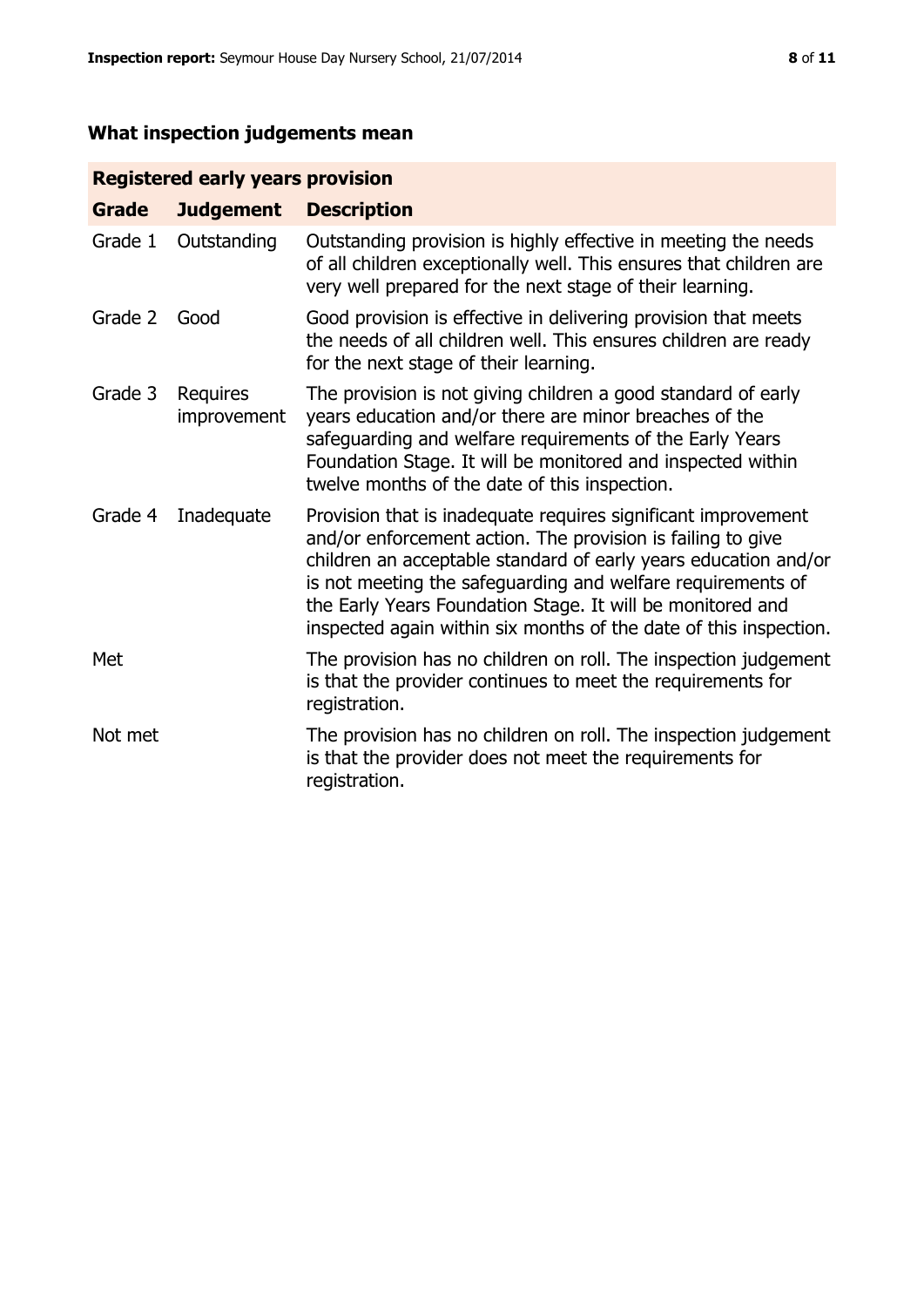#### **Inspection**

This inspection was carried out by Ofsted under sections 49 and 50 of the Childcare Act 2006 on the quality and standards of provision that is registered on the Early Years Register. The registered person must ensure that this provision complies with the statutory framework for children's learning, development and care, known as the Early Years Foundation Stage.

## **Setting details**

| Unique reference number            | EY472673                 |
|------------------------------------|--------------------------|
| <b>Local authority</b>             | <b>Essex</b>             |
| <b>Inspection number</b>           | 953304                   |
| <b>Type of provision</b>           | Full-time provision      |
| <b>Registration category</b>       | Childcare - Non-Domestic |
| Age range of children              | $0 - 5$                  |
| <b>Total number of places</b>      | 50                       |
| Number of children on roll         | 105                      |
| <b>Name of provider</b>            | Seymour House Limited    |
| <b>Date of previous inspection</b> | not applicable           |
| <b>Telephone number</b>            | 01245495455              |

Any complaints about the inspection or the report should be made following the procedures set out in the guidance *'Complaints procedure: raising concerns and making complaints* about Ofsted', which is available from Ofsted's website: www.ofsted.gov.uk. If you would like Ofsted to send you a copy of the guidance, please telephone 0300 123 4234, or email enquiries@ofsted.gov.uk.

# **Type of provision**

For the purposes of this inspection the following definitions apply:

Full-time provision is that which operates for more than three hours. These are usually known as nurseries, nursery schools and pre-schools and must deliver the Early Years Foundation Stage. They are registered on the Early Years Register and pay the higher fee for registration.

Sessional provision operates for more than two hours but does not exceed three hours in any one day. These are usually known as pre-schools, kindergartens or nursery schools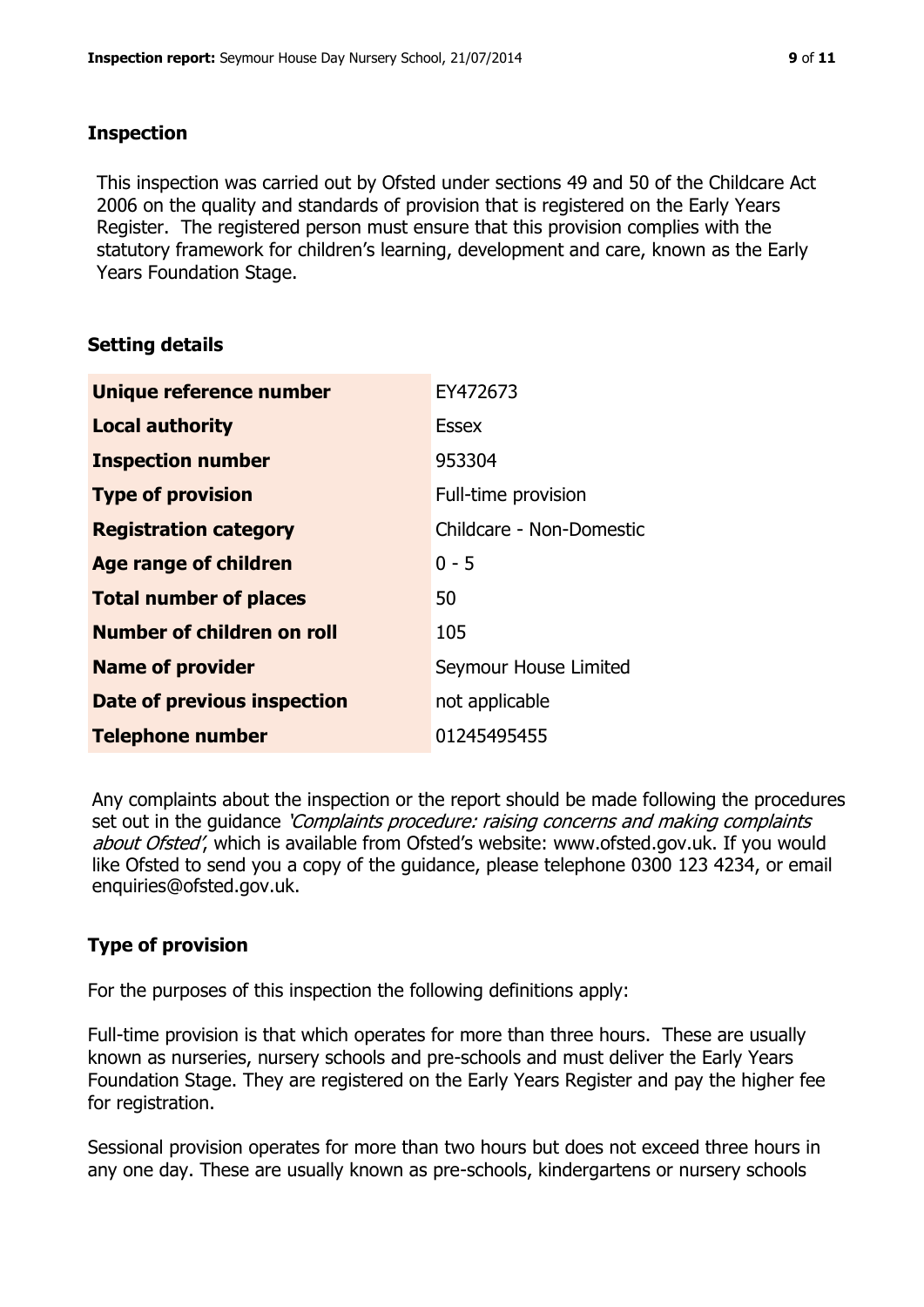and must deliver the Early Years Foundation Stage. They are registered on the Early Years Register and pay the lower fee for registration.

Childminders care for one or more children where individual children attend for a period of more than two hours in any one day. They operate from domestic premises, which are usually the childminder's own home. They are registered on the Early Years Register and must deliver the Early Years Foundation Stage.

Out of school provision may be sessional or full-time provision and is delivered before or after school and/or in the summer holidays. They are registered on the Early Years Register and must deliver the Early Years Foundation Stage. Where children receive their Early Years Foundation Stage in school these providers do not have to deliver the learning and development requirements in full but should complement the experiences children receive in school.